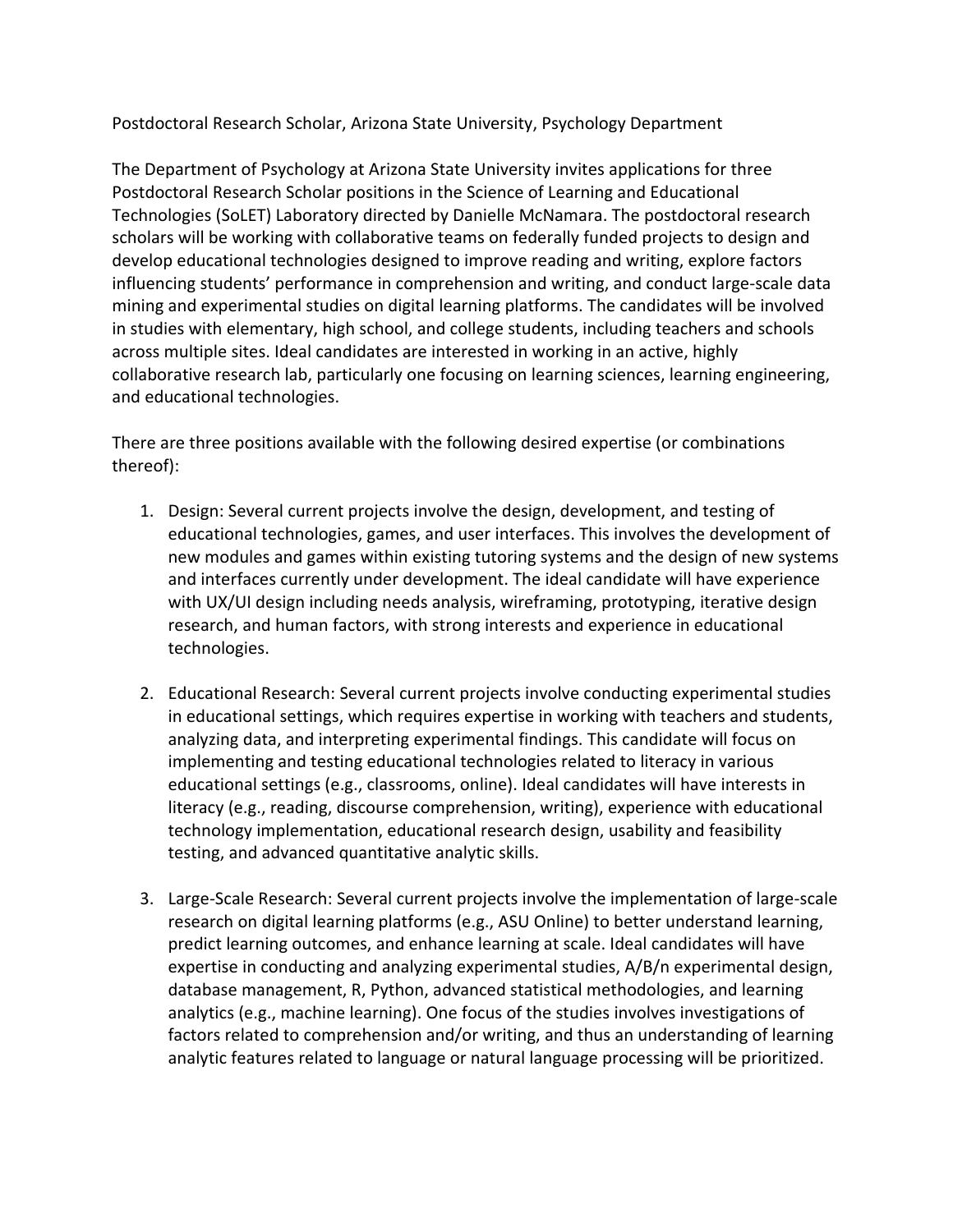The positions are full-time, fiscal-year (12 months), benefits-eligible appointments with no tenure implications, and no teaching responsibilities. Anticipated start date is July 1, 2022.

Candidates must have earned a Ph.D. in a field of study related to the desired expertise (e.g., learning science, cognitive science, instructional systems design, human factors, humancentered design, human computer interaction, educational psychology, data analytics, computer science) within the past five years.

To apply, please submit the following as pdf(s) through Interfolio at <http://apply.interfolio.com/105253> (1) cover letter, (2) a curriculum vitae, (3) statement of research interests, (4) two representative publications, (5) a statement addressing how your past and/or potential contributions to diversity and inclusion will advance ASU's commitment to inclusive excellence, and (6) three letters of recommendation to be uploaded by your recommenders to Interfolio directly. Email and paper applications will not be accepted.

Inquiries concerning the search should be addressed to the Chair of the Search Committee: Dr. Danielle S. McNamara (dsmcnama@asu.edu). Please mention that you are applying for the SoLET Lab position. Please specify for which position(s) you are most qualified (i.e., design, educational research, large-scale research). For information on current lab projects, visit: [https://soletlab.asu.edu/.](https://soletlab.asu.edu/)

Initial deadline for receipt of complete applications is **May 5, 2022**. If not filled, review of complete applications will continue every week thereafter until the search is closed.

Salary range is \$53,760 to \$60,780 depending on number of years previous experience since obtaining doctoral degree.

Arizona State University is located in the Phoenix/Scottsdale metropolitan area and offers all of the amenities of a large urban/winter resort area. Learn more about the Department of Psychology by viewing<https://psychology.asu.edu/> and about what The College of Liberal Arts and Sciences has to offer by viewing [https://thecollege.asu.edu/faculty.](https://thecollege.asu.edu/faculty)

The College values our cultural and intellectual diversity, and continually strives to foster a welcoming and inclusive environment. We are especially interested in applicants who can strengthen the diversity of the academic community.

A background check is required for employment. Arizona State University is a VEVRAA Federal Contractor and an Equal Opportunity/Affirmative Action Employer. All qualified applicants will be considered without regard to race, color, sex, religion, national origin, disability, protected veteran status, or any other basis protected by law.

(See <https://www.asu.edu/aad/manuals/acd/acd401.html> and [https://www.asu.edu/titleIX/\)](https://www.asu.edu/titleIX/)